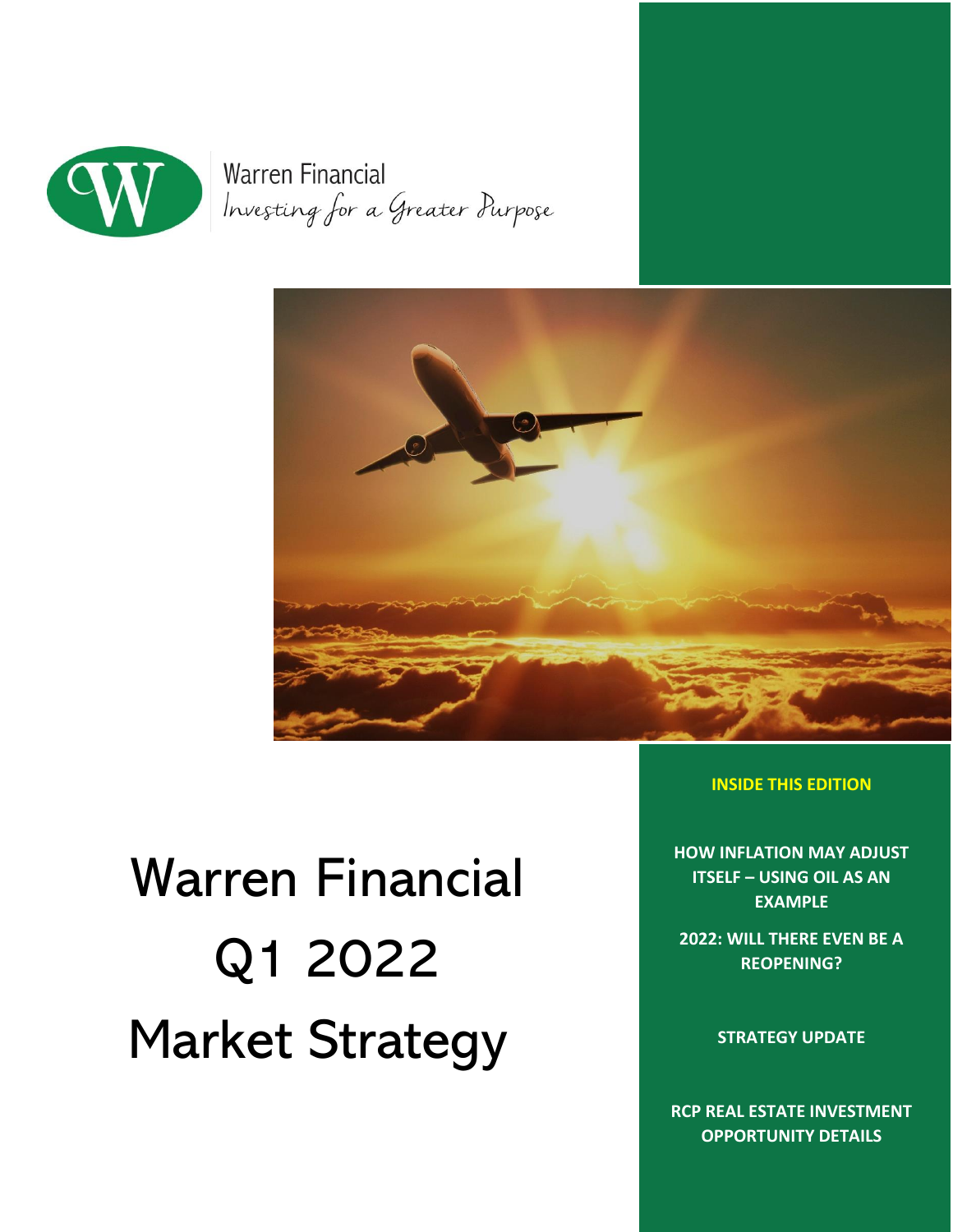

# **INSIGHTS**

#### POLITICS:

So, other than the \$1T infrastructure bill, it now appears that the additional \$3T spending in the BBB bill is dead.

Perhaps Congress can revive some of that spending in a new, more targeted bill, but the \$3T bill is officially dead.

With stimulus now gone, and the Fed talking about tapering and raising rates in 2022, the outlook doesn't seem very bright.

In fact, the chance for a Roaring 20's type boom seems fairly low. And with Omicron raging throughout the world, travel may be slow to get going in 2022.

### INFLATION:

This particular bout of inflation has been supply side driven. When boiled down, current inflation is just too many consumer dollars trying to purchase too few supplier goods – so prices rise. Suppliers have been hit with manufacturing slow-downs and shutdowns causing their output to dwindle while consumers have been given cash to spend.

When consumers can't travel due to Covid, they sometimes decide to spend more money on *products* (cars, houses, washing machines, etc) rather than travel and restaurant *services*.

### ULTRA-LOW INTEREST RATES

When rates are set ultra-low, investors tend to move from lower risk investments up to higher risk investments seeking to get a better return, such as from treasury bonds to corporate bonds, and from corporate bonds to stocks. Yet when rates are rising, that process reverses itself. At least, that's the conventional wisdom.

# Oil: How Inflation May Adjust Itself

## **WTI Crude Oil Spot Price**

79.11 USD/bbl for Nov 2021



The chart above shows West Texas Intermediate Oil prices last year. WTI began last year at \$47.09 per barrel. WTI ended last year (as of Dec 20) at \$79.11. The change in oil prices represents a 68% increase. To make another 68% increase in oil prices in 2022, oil prices would have to rise to about \$133/barrel. This seems very unlikely. RBC Capital analysts predicts the price to be between \$79 and \$86.

Oil prices were very low coming out of 2020 due to the pandemic shutting down travel. But now, moving into 2022, oil prices are quite high relative to prices from 2017 to 2019 which averaged about \$60/barrel. Here is the 5-year lookback on the price of oil:

### **WTI Crude Oil Spot Price**



The quick rise in oil prices shows up in the inflationary data driving the headline inflation rates reported on the news to alarmingly high levels. But with this rise unlikely to repeat itself in 2022, inflation rates are very likely to come back down.

This is an example of how inflation can self-adjust. Many commodities have had similar runs up in 2021 and are now very unlikely to repeat their inflationary upward pressure, even if they maintain or slightly gain from their current high prices.

One interesting idea for the government to help spur the economy out of the Covid era, is to consider some supply side stimulus. Rather than just a relief plan like the PPP from 2020, the idea would be any plan that actually helped corporations get workers back so supply can catch back up with demand. We admit this doesn't seem likely since government never seems much in a mood to help corporations these days. But return-to work bonuses and worker retention bonuses could really help.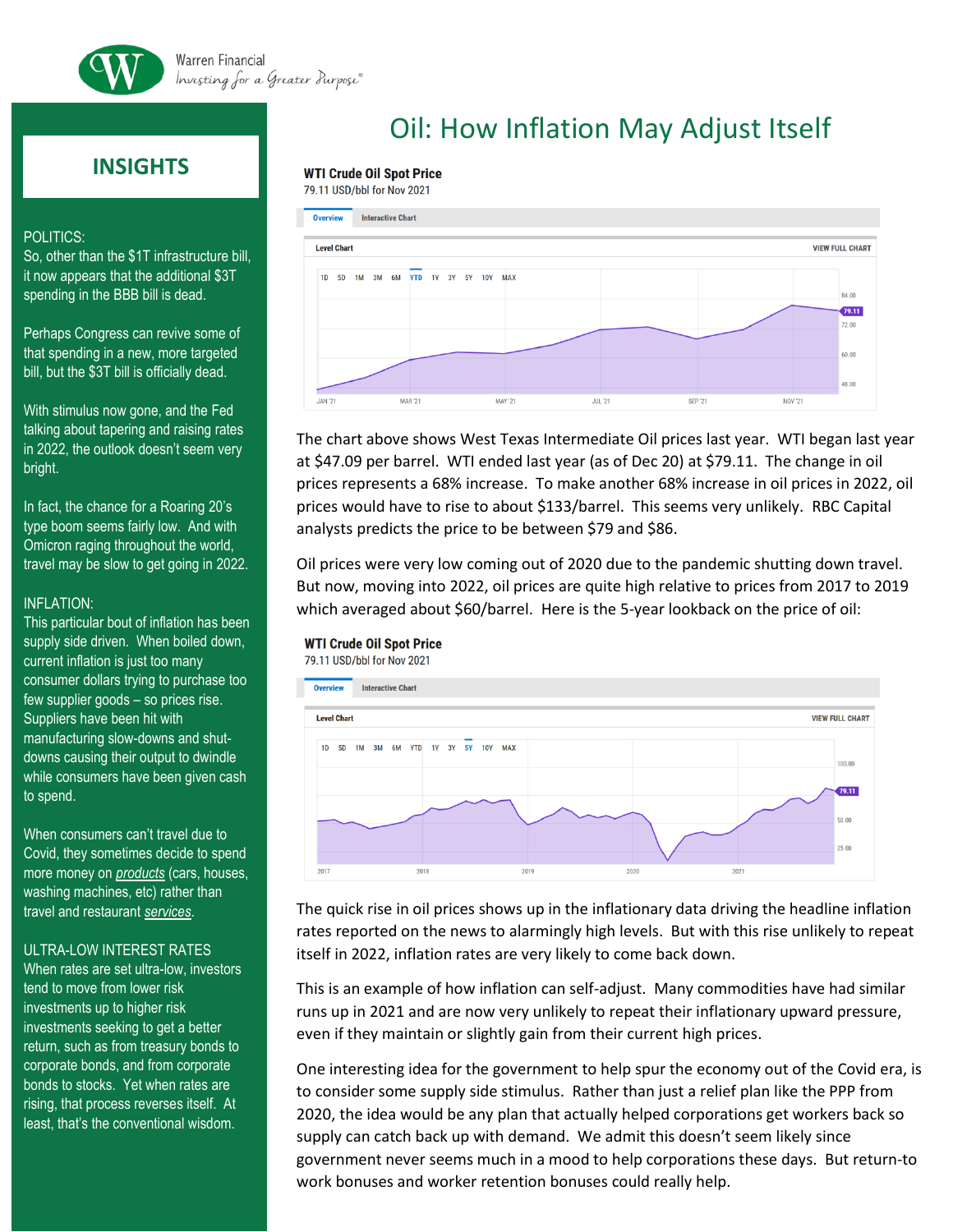# Will there EVER be a Post-Covid Re-Opening?

Here at the end of 2021, we're getting hit with a triple whammy. Just when the reopening was supposed to happen (again), the Omicron variant is shutting down countries and restricting travel. Based on the app, OpenTable, reservations at restaurants have sagged once again. And with the economy taking another (perhaps less severe) gut punch from Covid, the Federal Reserve is providing the left-hook to the economic jaw by speeding up the removal of stimulus and rushing to raise rates in 2022. Perhaps, the knock-out punch, much of the Congressional stimulus is now dead. While many with an eye on the longer term may cheer the death of the Build Back Better potentially pork-barrel spending spree, even wasting money is economically stimulative. Not a very nice setup for going into the new year. But fear not! It's not as bad as it looks. Corporations are adapting.

Our short answer opinion is, YES, there will be a re-opening. People who love to go on cruises are still planning to go. And virtually everyone wants to travel again. But people are getting used to Covid waves and may begin to recognize that as Omicron peaks, consumers might flock to travel – quicker than ever – before the next Covid wave.

# Strategy Update for Q1 2022

- 1) The US continues to be the best country for investors. US stocks are by no means the cheapest. But that swan song seems very lame as international returns have continued to lag American returns. Many experts feel that US investment dominance boils down to technological innovation.
- 2) It seems strange that as we exit a year when corporate earnings grew at about 50%, most "experts" are predicting 8-9% corporate earnings growth in 2022. That's a stunning decline in growth rates. It's NOT a recession (when growth goes negative). But it seems like more "conventional wisdom" that never seems to pan out. We expect corporate earnings to have another great year in 2022 – while certainly not predicting anything like the 2021 50% growth rates. The rest-ofworld is not doing well and not responding to Covid very efficiently or effectively – from a company perspective. American innovation continues to drive our companies higher, and if you think of the world as a pie chart, our companies continue to steal more and more of the pie from the rest of the world.
- 3) With rates expected to rise, bonds continue to be unattractive, while stocks continue to be attractive.
- 4) What kinds of stocks are attractive? With rates rising, the speculative names tend to get hit and sometimes, the big tech names take a punch by simply being too closely associated with the speculative names. So, in addition to the super earning big tech names (Microsoft, Google, Amazon, etc), 2022 might become a year for conservative stock names, in consumer staples, banks, and utilities.
- 5) Considering that tech is on one side and conservative stocks on the other, the investment strategy starts to resemble a barbell approach.
- 6) But if the Fed blinks…. stimulus removal slows, and rates stay low, the rally in everything reignites!

# **WHAT'S NEW?**

The RCP investment was completed in Nov.

Statements for the RCP real estate investment have begun flowing to your email from Alter Domus. Alter Domus is sending "sidepocket" statements from the Warren Safer Equity Fund.

## **Things to Worry About**

The list is long  $-$  as usual, but this quarter we're emphasizing the Federal Reserve reducing stimulus and hiking rates.

- Higher inflation
- Higher interest rates
- Supply chain shocks
- Chinese crackdowns
- Chinese and Russian military maneuvers
- US Fed bond tapering
- Fed rate hikes next year
- Mortgage demand drops
- Consumer Price Index at 5.3% this year
- Stock market volatility

And there are probably more…. But nothing here to indicate looming recession.

# **The Bottom Line**

Looking forward to another good year in 2022. Never expect 20%+ gains, but it's nice when things go well. The economy should be strong in 2022 and economists we follow don't expect recession until 2026.